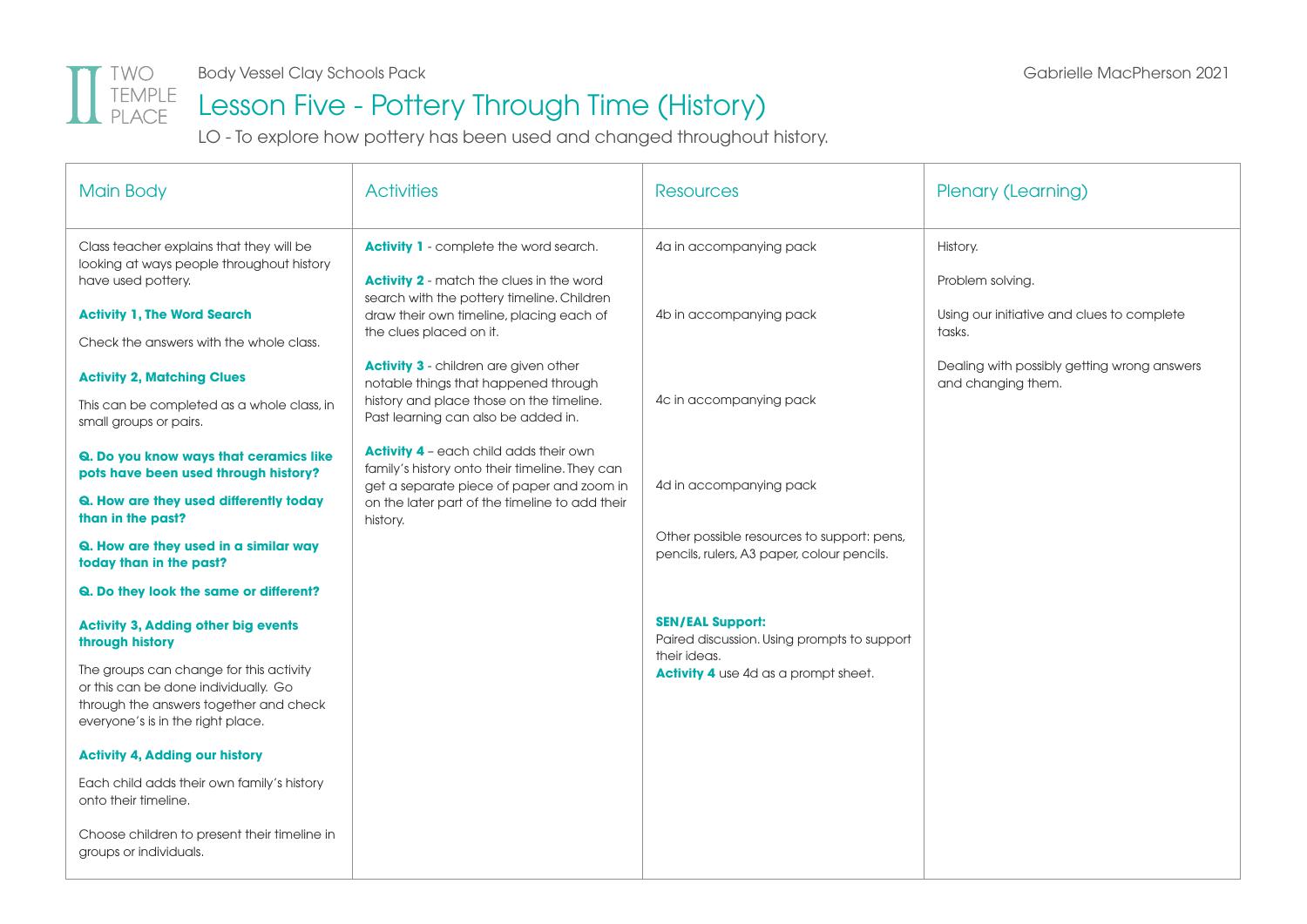Body Vessel Clay Schools Pack and the contract of the Schools Pack Gabrielle MacPherson 2021

#### **4a History of Pottery Word Search**

| C | Ε | R | E | M | 0 | N | I | Α | L | D | N | Α | S |
|---|---|---|---|---|---|---|---|---|---|---|---|---|---|
| D | Ο | С | Τ | 0 | R | Α | Т | E | B | I | S | Ρ | D |
| A | R | B | Е | A | Т | R | I | C | E | M | Ο | Ο | D |
| E | B | Ε | F | L | Α | Т | Т | E | N | Ε | D | Т | C |
| E | Υ | Τ | N | I | Α | L | Ε | C | R | 0 | Ρ | Т | 0 |
| L | Τ | S | M | Ε | Α | E | R | W | D | 0 | С | E | I |
| A | G | S | R | N | L | 0 | R | E | Α | C | Υ | R | L |
| D | W | S | Е | E | U | E | G | U | Ρ | 0 | L | S | S |
| I | Α | N | Α | Ε | Κ | G | G | W | Η | Ρ | I | W | N |
| K | R | N | N | I | E | Α | N | О | 0 | Ρ | N | Н | B |
| W | I | 0 | S | L | N | I | E | N | E | E | D | E | N |
| A | N | Ε | Ο | I | E | L | L | Β | B | R | E | E | D |
| L | т | W | S | C | Т | 0 | B | G | E | Ρ | R | L | Β |
| I | Т | I | Α | F | U | F | I | S | Η | B | 0 | N | Ε |

#### **Pottery**

SINAGUA **FI ATTENED GWARI** TWO-LEGGED POTTERS WHEEL LADI KWALI **COILS** PORCEL AIN COPER **SAND FISHBONE DOCTORATE** BEATRICE WOOD **CEREMONIAL CYLINDER BEAKERS** ROUEN **PHOEBE** 

Play this puzzle online at: https://thewordsearch.com/puzzle/2983701/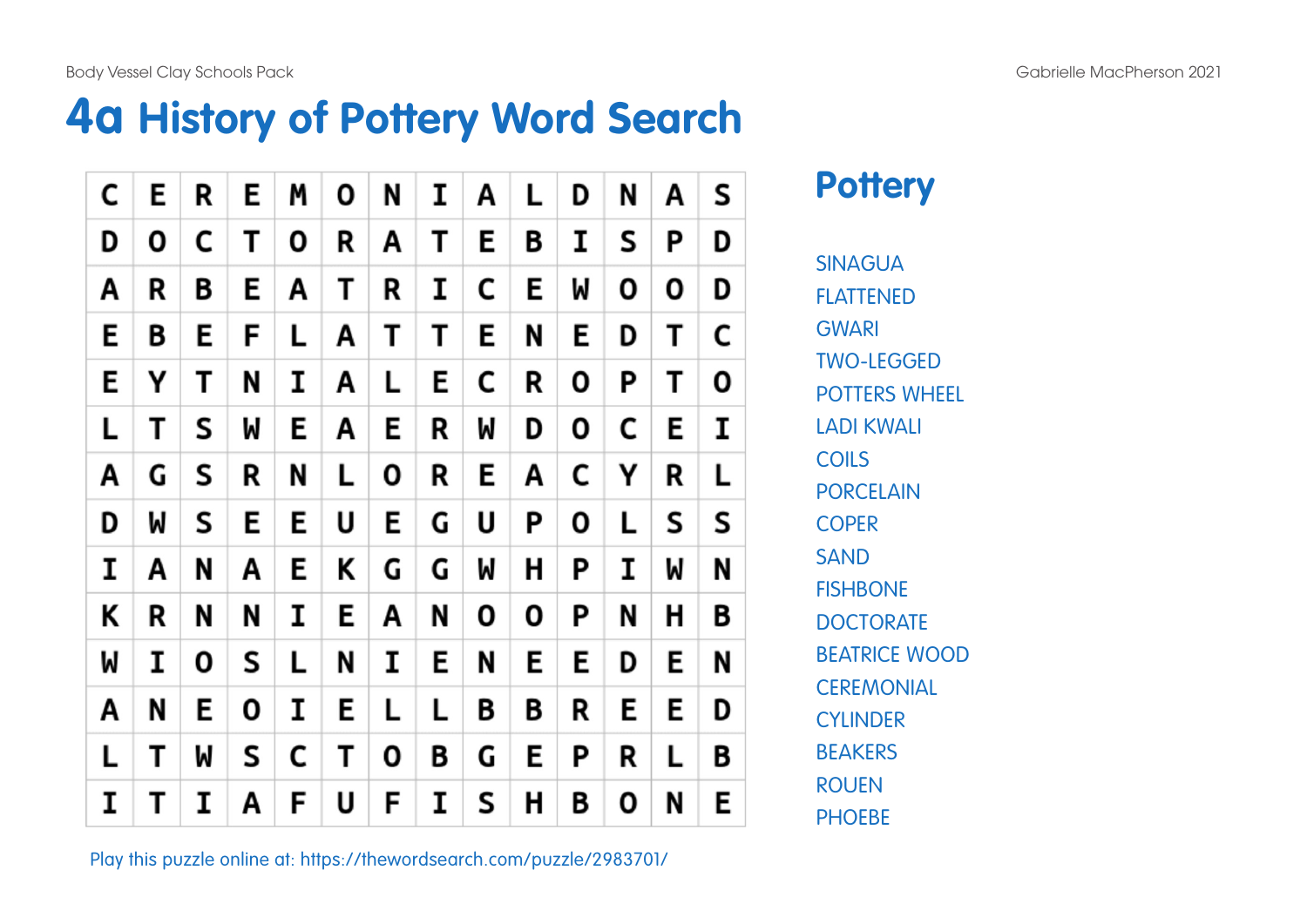$\overline{\phantom{a}}$ 

# 4b Timeline of Word Search Clues

| 28,000 BCE      | <b>First Known Pottery</b>                            | The oldest recorded ceramic object is a female form dated from 28,000 BCE, from a small<br>prehistoric settlement in the current Czech Republic.                      |
|-----------------|-------------------------------------------------------|-----------------------------------------------------------------------------------------------------------------------------------------------------------------------|
| <b>7000 BCE</b> | <b>Pottery Discovered in</b><br><b>Africa</b>         | The pottery in Africa was used by groups of hunters and fisherman along the Nile Valley. The<br>designs on the pots were made by dragging fish bones across the clay. |
| <b>5000 BCE</b> | <b>Burnished Pottery In the</b><br><b>Nile Valley</b> | Burnished pottery was made by the Badarian people of the Nile Valley. They were all red with<br>black rims because the rim was buried in sand when being fired.       |
| <b>5000 BCE</b> | <b>Earliest Pottery in Europe</b>                     | The earliest pottery of central Europe was found. It was known as Bandkeramik. It was designed<br>with lines, unfilled dots, and cross-hatching.                      |
| <b>3400 BCE</b> | <b>Cylinder Seal Replaces</b><br><b>Stamps</b>        | Bureaucrats of the Nile Valley invented a cylinder seal to replace stamps on tablets.                                                                                 |
| <b>3000 BCE</b> | <b>Earliest Potter's Wheel</b><br><b>Being Used</b>   | People in China started using the Potter's Wheel somewhere very close to this time. Pottery was<br>made faster and easier.                                            |
| <b>2400 BCE</b> | <b>Pottery Beakers in</b><br><b>England</b>           | Pottery beakers were being used in Cambridgeshire, England. These beakers were used for mead<br>or honey sweetened brew.                                              |
| 600             | <b>Porcelain Ceramics Were</b><br><b>Created</b>      | Porcelain was created in China. It was made by firing clay along with feldspar and quartz. Porcelain<br>now is used in plates, mugs, bowls.                           |
| 750             | <b>Ceremonial Items In</b><br><b>Korea</b>            | Pots found in Korea were being used for ceremonial purposes. They were glazed and had very<br>indigenous styles.                                                      |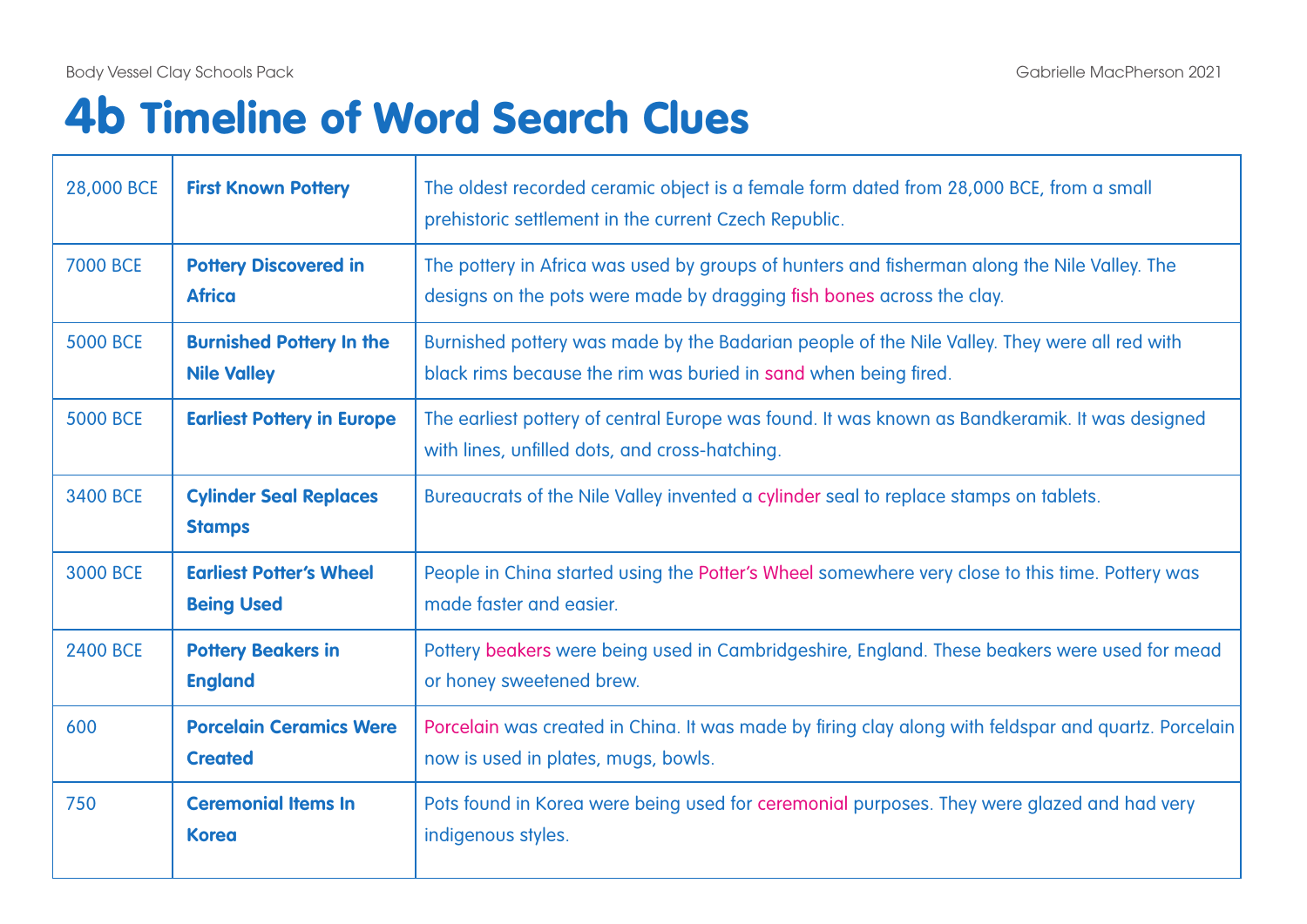┯

# **4b Timeline of Word Search Clues Continued**

| 800  | <b>Moche Cultures Model</b><br><b>Clay Sculptures</b>       | The Native American group, the Moche, were known for the clay pieces with red lines on a beige<br>background.                                                                                                                                    |
|------|-------------------------------------------------------------|--------------------------------------------------------------------------------------------------------------------------------------------------------------------------------------------------------------------------------------------------|
| 1075 | <b>Sinagua Bowls</b>                                        | Sinagua bowls were being made in America. The pots had designs of humans and geometric<br>designs.                                                                                                                                               |
| 1680 | <b>Soft-Paste Porcelain</b><br><b>Made In France</b>        | In Rouen, France, soft-paste porcelain was made to try and mimic Chinese porcelain.                                                                                                                                                              |
| 1750 | <b>Josiah Wedgwood</b><br><b>Perfects Transfer-Printing</b> | Josiah Wedgwood, from England, is credited with perfecting transfer-printing. This is where an<br>engraved copper or steel plate is used to decorate a ceramic piece.                                                                            |
| 1930 | <b>Lustre Glaze Technique</b><br><b>Developed</b>           | Beatrice Wood from California developed her own luster glaze technique from a 9th century Islamic<br>technique. It is a super shiny glaze.                                                                                                       |
| 1940 | <b>Flattened Coil Technique</b>                             | Elizabeth Fritsch, a British studio artist, broke away from the traditional methods and started using a<br>flattened coil technique, painted in unusual matte colors.                                                                            |
| 1950 | <b>Ladi Kwali</b>                                           | Ladi Kwali's talent was recognised and caught the attention of the potter Michael Cardew during<br>his 1950 tour of Nigeria. He founded the Pottery Training Centre in Abuja in 1952, and Ladi Kwali<br>became its first female trainee in 1954. |
| 1970 | <b>Professor Magdalene</b><br><b>Odundo</b>                 | In 1974 Magdalene Odundo visited the Abuja Pottery Training Centre, where she worked directly<br>with Ladi Kwali who taught her traditional Gwari techniques that influenced her style.                                                          |
| 1980 | <b>Jade Montserrat</b>                                      | Jade Montserrat was born in 1981 and is based in Yorkshire. She explores the intersection of art and<br>activism through painting, performance, film, sculpture, installation, print and text.                                                   |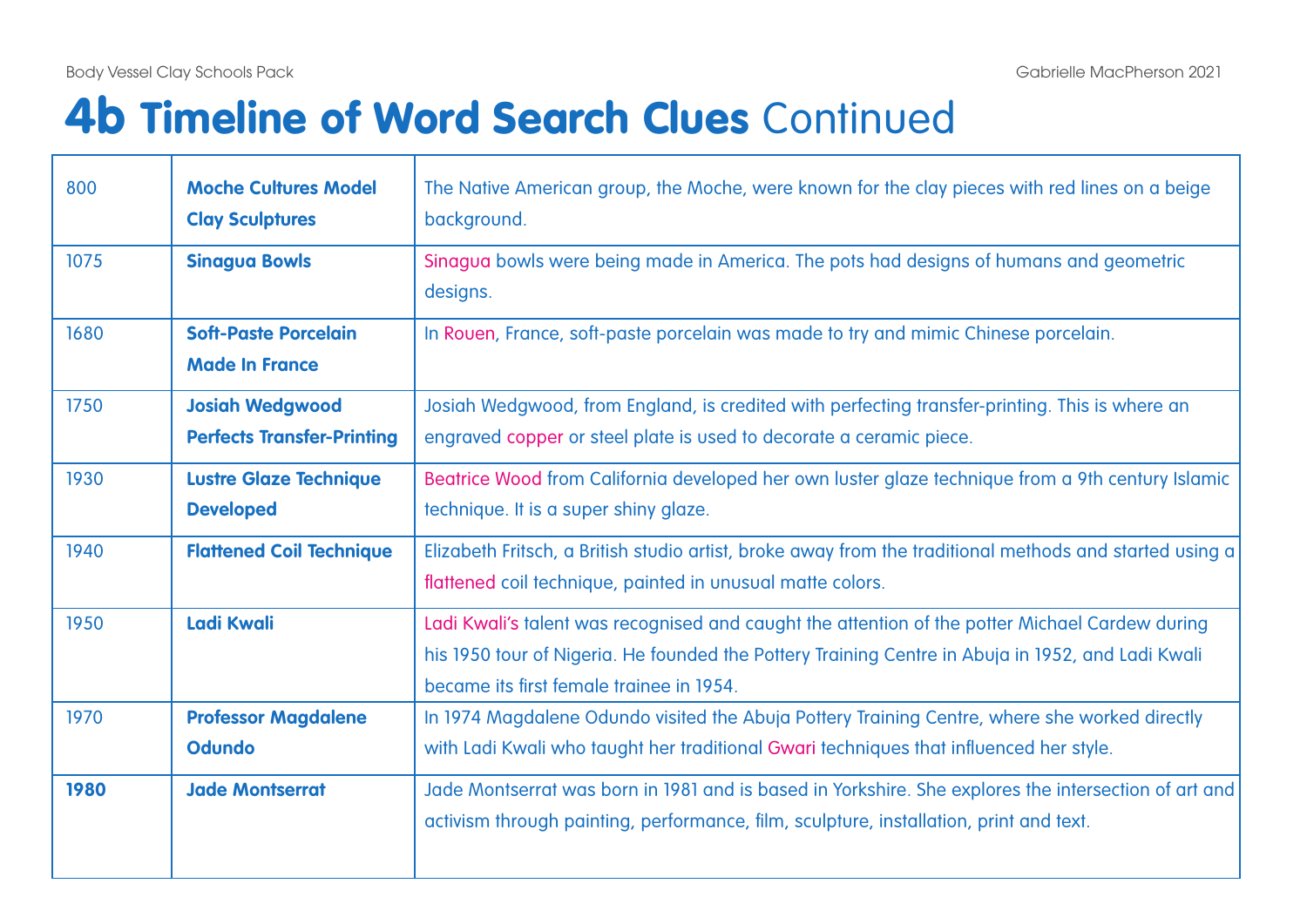# **4b Timeline of Word Search Clues Continued**

| 2010 | <b>Phoebe Collings-James</b> | The Native American group, the Moche, were known for the clay pieces with red lines on a beige<br>background.                                                                                                                                          |
|------|------------------------------|--------------------------------------------------------------------------------------------------------------------------------------------------------------------------------------------------------------------------------------------------------|
| 2020 | <b>Bisila Noha</b>           | Bisila's two-legged vessels are a metaphor for the feeling of in-betweenness she often feels given<br>her background: a conjunction of two legs, two parents, two cultures, two races, combined to birth<br>something new. They were released in 2020. |
| 2020 | <b>Shawanda Corbett</b>      | Born in New York, this Disabled artist's work includes performance and pottery through a 'cyborg'<br>perspective. In 2022 she is studying for her doctorate in Fine Art at the Ruskin School of Art and<br>the University of Oxford.                   |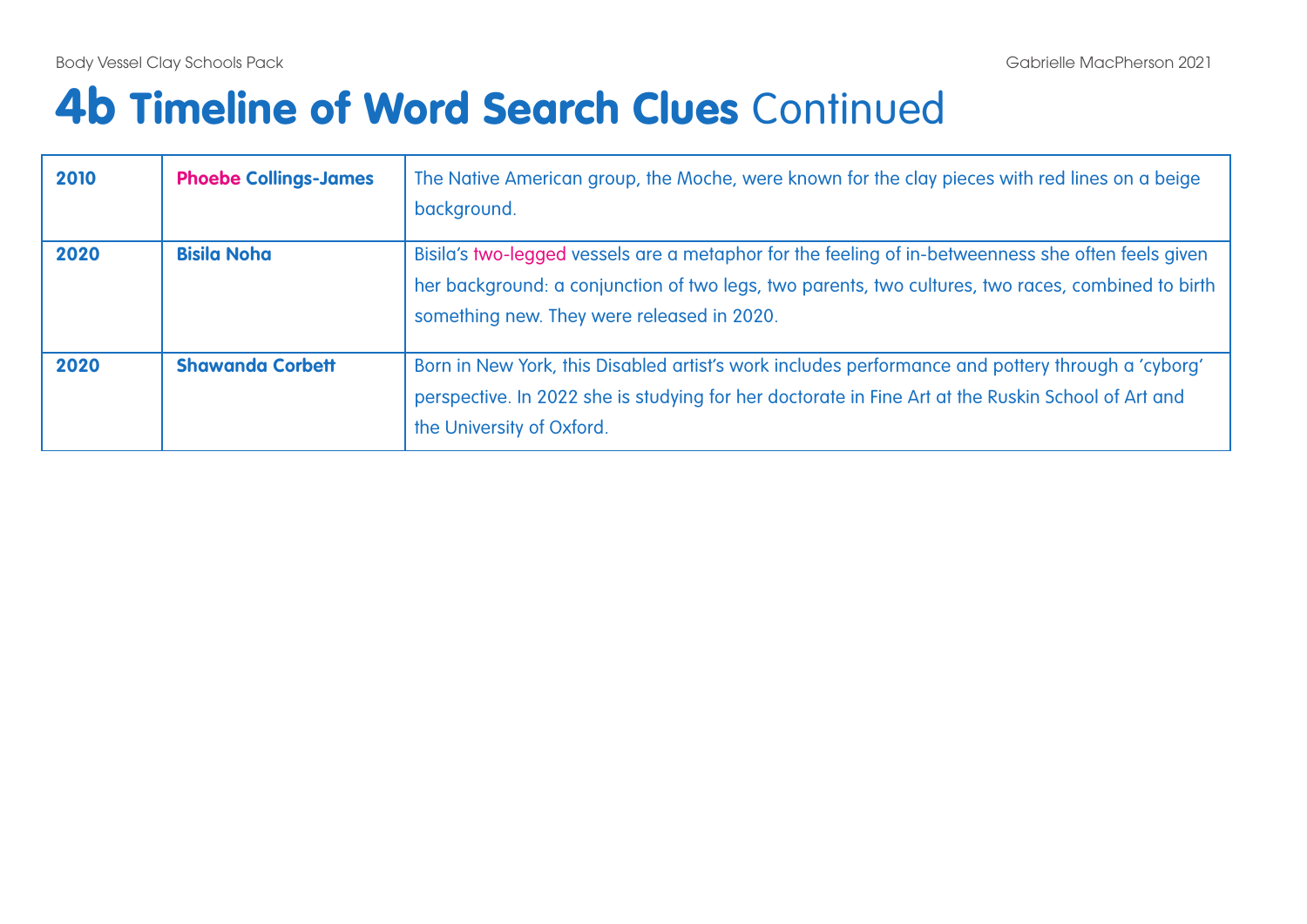## **4c Notable things in history to add into the timeline**

- **1347** Bubonic Plague makes its way through Europe.
- **1927** Philo Farnsworth completed the prototype of the first working fully electronic TV system.
- **1928** Women in the UK obtain full voting rights.
- **1955** Rosa Parks refuses to sit in the back of the bus, sparking the Montgomery bus boycott.
- **1993** The World Wide Web or the internet was made available to everyone.
- **2003** The Curious Incident of the Dog in the Night-Time, a book by Mark Haddon, was released.
- **2008** Barack Obama becomes the first black US President.
- **2012** Malala Yousafzai, a Pakistani teenager who spoke out on education for girls, survives a shooting by a Taliban.